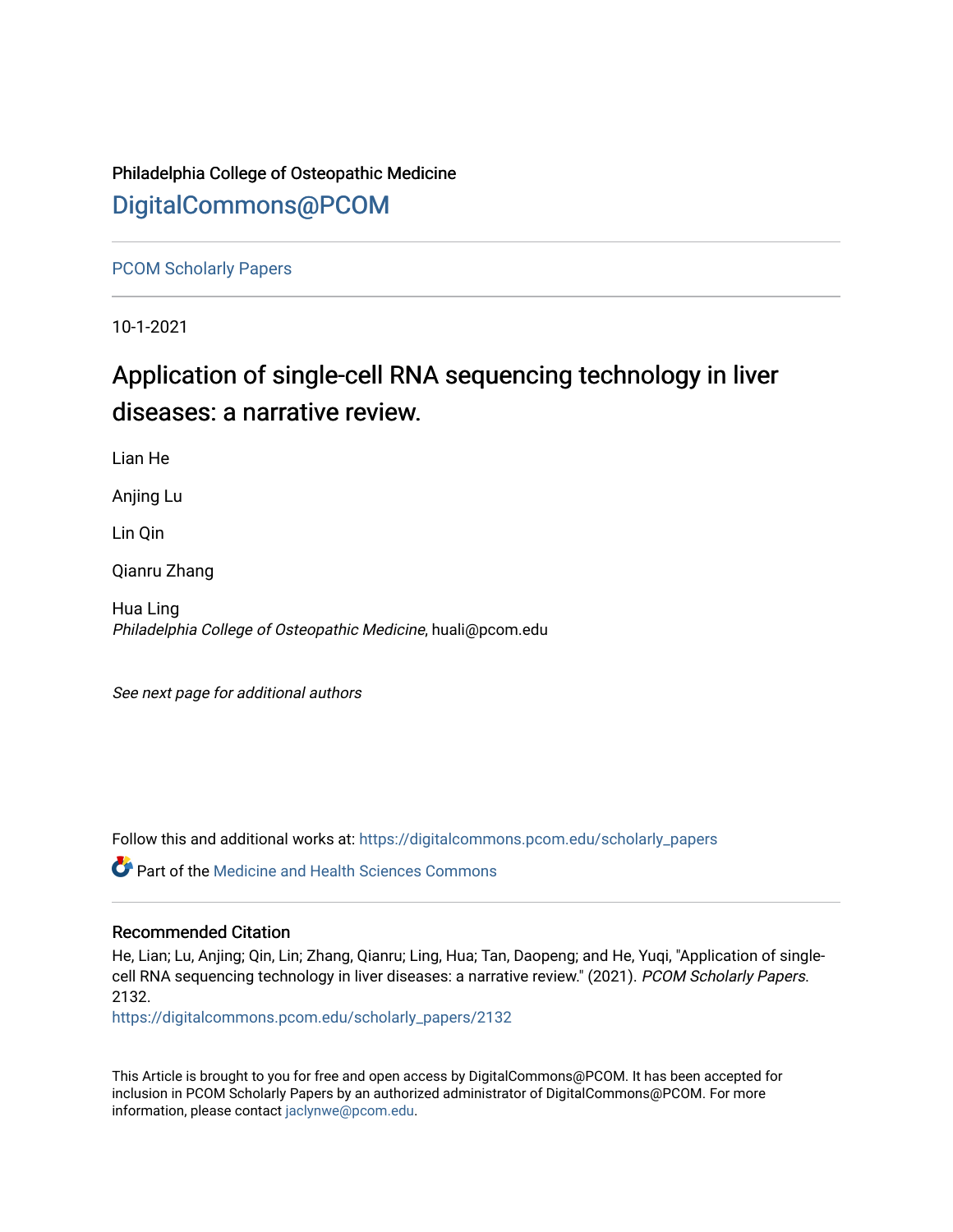## Authors

Lian He, Anjing Lu, Lin Qin, Qianru Zhang, Hua Ling, Daopeng Tan, and Yuqi He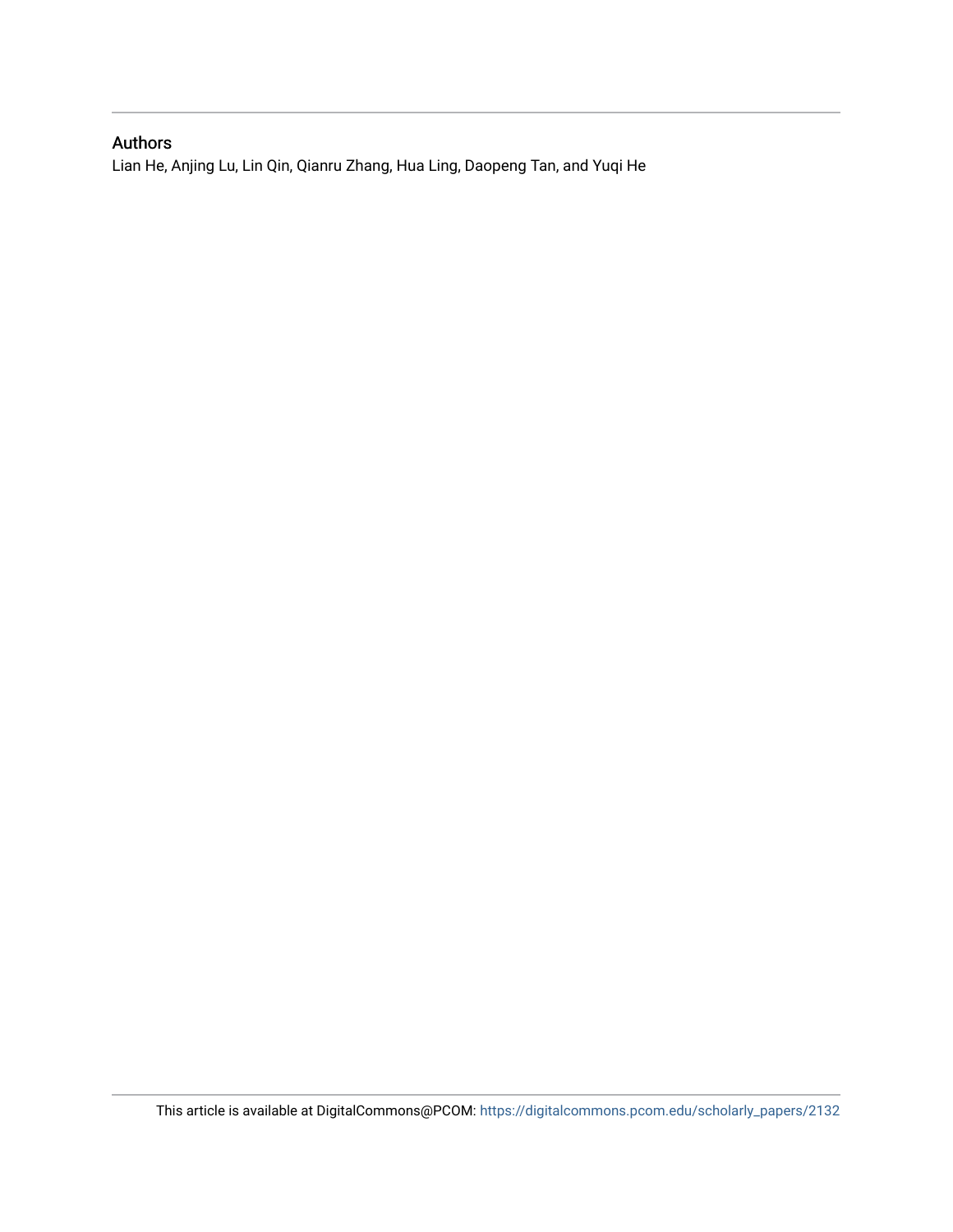

## Application of single-cell RNA sequencing technology in liver diseases: a narrative review

## $\mathbf{L}$ ian  $\mathbf{He}^1$ , Anjing  $\mathbf{Lu}^{1,2}$ ,  $\mathbf{Lin} \textbf{ Qin}^1$ ,  $\mathbf{Qianru}$  Zhang $^1$ ,  $\mathbf{Huu}$  Ling $^3$ ,  $\mathbf{Daopeng}$  Tan $^1$ ,  $\mathbf{Yuqi}$   $\mathbf{He}^1$

1 The Key Laboratory of Basic Pharmacology of Minstry of Education and Joint International Research Laboratory of Ethnomedicine of Ministry of Education, School of Pharmacy, Zunyi Medical University, Zunyi, China; <sup>2</sup> Shanghai Nature-Standard Technology Service Co., Ltd., Shanghai, China; <sup>3</sup>School of Pharmacy, Georgia Campus-Philadelphia College of Osteopathic Medicine, Suwanee, GA, USA

*Contributions:* (I) Conception and design: Y He; (II) Administrative support: Q Zhang; (III) Provision of study materials or patients: L He; (IV) Collection and assembly of data: L He, A Lu; (V) Data analysis and interpretation: L He; (VI) Manuscript writing: All authors. (VII) Final approval of manuscript: All authors.

*Correspondence to:* Yuqi He; Daopeng Tan. School of Pharmacy, Zunyi Medical University, Zunyi 563000, China. Email: HyqJeff@foxmail.com; 1474755772@qq.com.

> **Objective:** This review aimed to summarize the application of single-cell transcriptome sequencing technology in liver diseases.

> **Background:** The increasing application of single-cell ribonucleic acid (RNA) sequencing (scRNA-seq) in life science and biomedical research has greatly improved our understanding of cellular heterogeneity in immunology, oncology, and developmental biology. scRNA-seq has proven to be a powerful tool for identifying and classifying cell subsets, characterizing rare or small cell subsets and tracking cell differentiation along the dynamic cell stages. Globally, liver disease has high rates of morbidity and mortality, and its exact pathological mechanism remains unclear, current treatment options are limited to clearance of the underlying cause or liver transplantation, which cannot overwhelm and cure liver diseases. scRNA-seq provides many novel insights for healthy and diseased livers.

> **Methods:** In this review, we searched for related articles in the PubMed database and summarized the advances of scRNA-seq in revealing the molecular mechanisms of liver development, regeneration, and disease. We also discussed the challenges and future application potential of scRNA-seq, which is expected to enhance the ability to explore the field of liver research and accelerate the clinical application of liver precision medicine.

> **Conclusions:** With the continuous improvement of scRNA-seq technology, scRNA-seq is expected to unlock new avenues for liver biology exploration, liver disease diagnosis, and personalized treatment, which will pave the way for breakthrough innovation in personalized medicine.

Keywords: Single cell RNA sequence (scRNA-seq); cellular heterogeneity; liver disease; precision medicine

Submitted Aug 17, 2021. Accepted for publication Oct 14, 2021. doi: 10.21037/atm-21-4824 **View this article at:** https://dx.doi.org/10.21037/atm-21-4824

#### Introduction

As the largest solid organ in the body, the liver contains heterogeneous cell types with unique spatial, molecular, and functional characteristics (1). Most hepatocytes form liver parenchymal cells (2), while non-parenchymal cells (NPCs) include liver sinusoidal endothelial cells (LSECs), Kupffer cells (KCs), and hepatic stellate cells (HSCs), bile duct cells, and other immune cell populations mainly composed of natural killer T cells (3,4). Globally, liver disease has high rates of morbidity and mortality (5,6). Studies have shown that liver disease persists through the coordination of liver parenchymal cells and NPCs (7-10). The pathological mechanisms of liver disease may involve a large and complex network of cellular and molecular mechanisms, but there is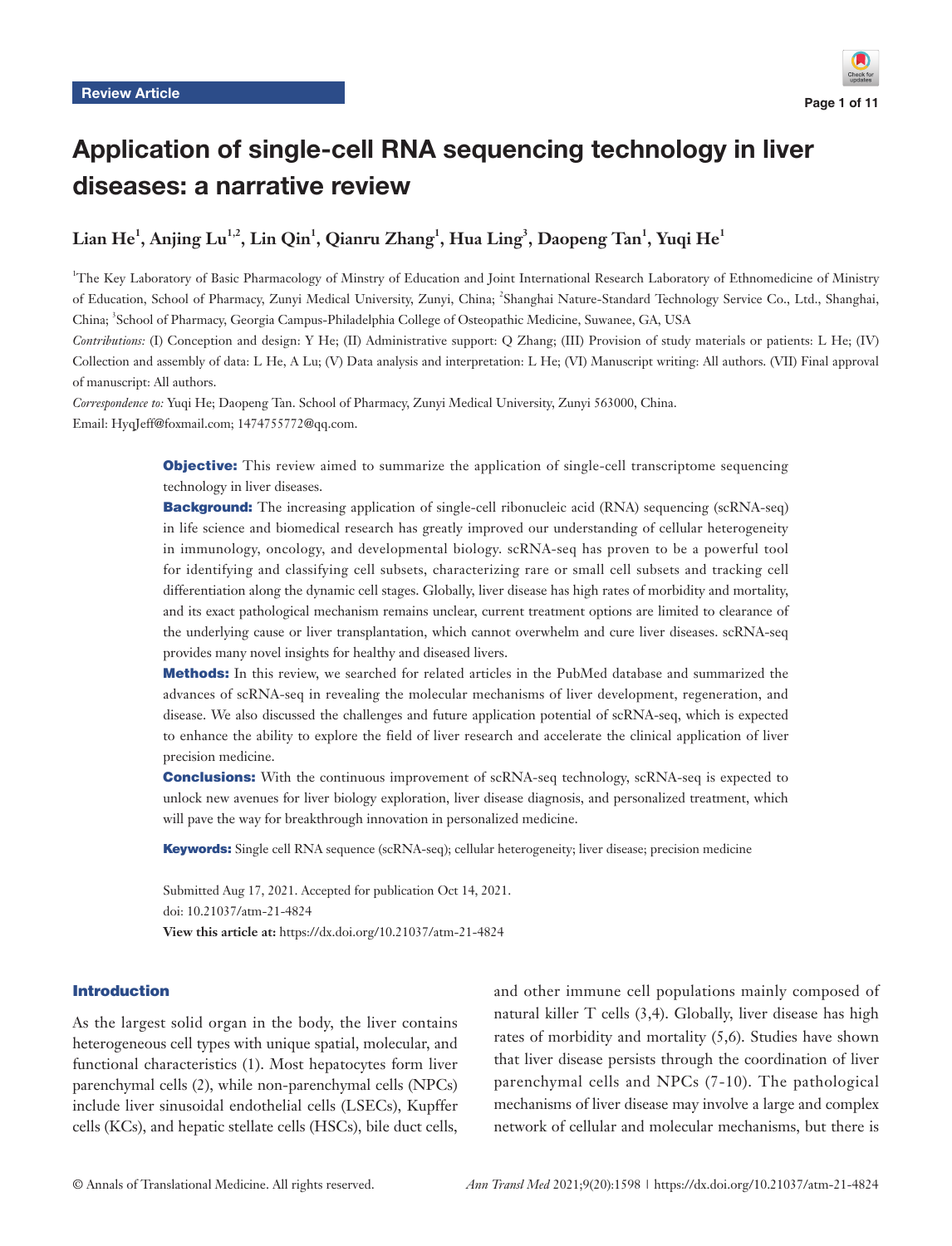#### **Page 2 of 11**

a lack of detailed analysis defining the cellular and molecular mechanisms that drive these diseases, and current treatment options are limited to clearance of the underlying cause or liver transplantation. Therefore, uncovering the molecular mechanism of hepatocyte heterogeneity and studying new effective therapeutic strategies remains challenging.

Cells are the basic structural and functional units of organisms, and the potential heterogeneity within cells is a basic characteristic of cellular homeostasis and development (11). Traditional gene expression analysis techniques are limited to the cell population level and can only obtain the average genetic information reflecting the dominant cell subpopulation, while the role of the secondary cell subpopulation is often ignored (12). Thus, the biological behavior of individual cells may also be ignored, resulting in the loss of cell heterogeneity information.

The emerging scRNA-seq technique possesses advantages including the ability to analyze transcriptome heterogeneity that is masked in bulk RNA, as well as the ability to identify rare cell types and new cell states. This has profound implications for understanding the physiological functions and biological processes associated with human disease (13,14). In the era of immunotherapy and precision medicine, higher resolution sequencing data is needed to characterize heterogeneous tissues and complex diseases, such as chronic liver disease. Recently, studies using scRNA-seq have revealed the emergence of diverse liver parenchymal and NPCs from their endodermal and mesodermal ancestors during embryonic development, found the zone-specific alterations of LSECs in Cirrhosis (15,16), identified subsets of HSCs and provided a transcriptional roadmap for the activation of HSCs during liver fibrosis (17,18). ScRNA-seq not only explored the heterogeneity of liver-resident immune cells but also revealed the presence of triggering receptor expressed on myeloid cells 2(TREM2)+ macrophages, ACKR1+ and PLVAP+ endothelial cells expanding in cirrhosis in fibrotic livers (19-21).

Through scRNA-seq, cell transcription maps can be mapped with unprecedented resolution, and cellular heterogeneity in liver development and disease can be described (22). This will greatly promote the understanding of human liver health and disease.

In this paper, we discussed the scRNA-seq technique, data visualization analysis methods and how it has changed our understanding of liver biology and disease pathogenesis, and unlocked new strategies for finding effective novel treatments for patients with liver diseases. We also predicted the technical improvements and clinical applications of scRNA-seq in the future as it is still limited by cost, technology, complexity of data processing, etc. We present the following article in accordance with the Narrative Review reporting checklist (available at [https://](https://dx.doi.org/10.21037/atm-21-4824) [dx.doi.org/10.21037/atm-21-4824](https://dx.doi.org/10.21037/atm-21-4824)).

#### **Methods**

In the current narrative review, we conducted a literature search for papers published up to June 2021 on scRNA-seq and liver in the PubMed database, all of the included studies were written in English. The vast majority of researched literature was focused on the application of single-cell RNA sequencing technology in liver.

#### Single-cell transcriptome sequencing technology

#### *Workflow of single-cell transcriptome sequencing*

With the innovation of sequencing technology, numerous scRNA-seq technologies have been developed, which have different methods of cell capture and amplification, messenger ribonucleic acid (mRNA) transcript length, number of captured target cells, and reading depth of each cell (23). Each approach has its own unique advantages and disadvantages, but overall, all of the scRNA-seq techniques developed to date follow a common workflow: single-cell isolation and library generation, sequencing, and visual analysis.

#### *Single-cell isolation and library generation*

Single-cell isolation is the limiting step of scRNA-seq, and library preparation is also a key factor that improves the throughput of high-throughput scRNA-seq research. In 2009, Tang *et al.* (24) detected and captured only six cells through micromanipulation. In recent years, commercial instruments developed by 10× Genomics can simultaneously prepare approximately 48,000 single cells from eight different samples (25). It is clear that scRNA-seq technology has been rapidly developed. Once successfully captured, individual cells are reverse transcribed into complementary deoxyribonucleic acid (cDNA), which is then amplified by polymerase chain reaction (PCR) or in vitro transcription (IVT) to generate high-throughput sequencing libraries (26).

#### *ScRNA-seq platform*

Methods for isolating individual cells for RNA sequencing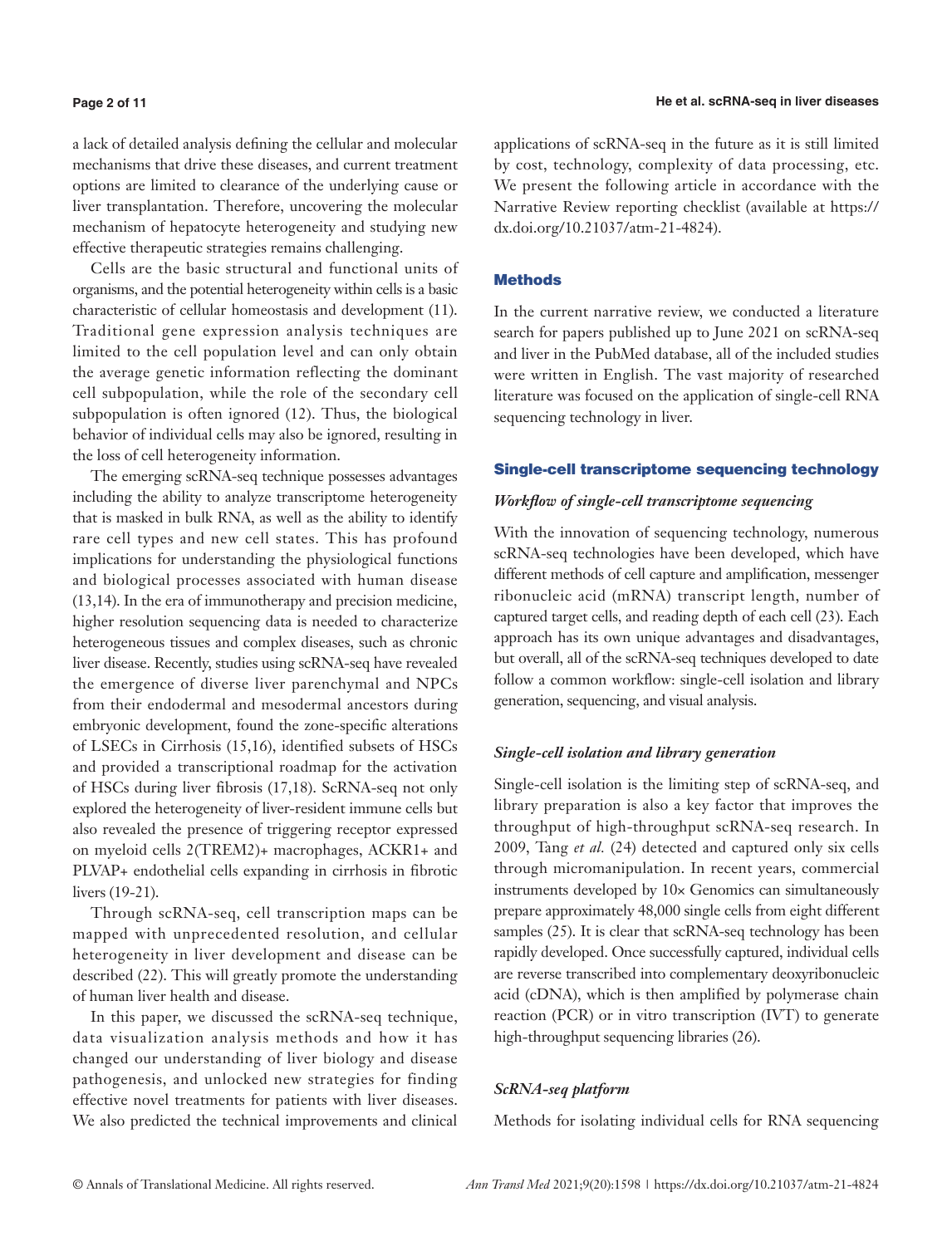#### **Annals of Translational Medicine, Vol 9, No 20 October 2021 Page 3 of 11**

vary by the number of cells isolated (high or low throughput) and the way in which cells are selected (biased or unbiased) (27). The available platforms fall into two categories according to the downstream methods: dropletbased [e.g., Drop-seq  $(28)$ , inDrop  $(29)$ ,  $10 \times$  Chromium Genomics (25), and Seq-well (30)] and plate-based [e.g., STRT-seq (31), SmartSeq (32), SmartSeq2 (33), and MARS-Seq (34)]. Droplet-based approaches are suitable for generating large numbers of cells to identify subsets of cells in a complex tissue or tumor sample such as the liver. The three most widely used platforms are Dropseq, inDrop, and 10× Chromium Genomics, each of which uses microfluidics. Individual cells are labeled with individual magnetic beads with unique barcodes, and each mRNA transcript is also associated with a unique molecular identifier (UMI). Methods for generating a unit sequencing database are based on the full-length and tag-based methods (35,36). Compared with tag-based methods, the fulllength scRNA-seq method has incomparable advantages in isomer use analysis, allele expression detection, as well as RNA editing and identification due to its advantages in transcription coverage (32). In addition, some scRNA-seq techniques, such as SUPeR-seq (37) and MATQ-seq (38), can simultaneously capture polyA+ and polyA-RNA, which has profound implications for the sequencing of long noncoding RNAs (lncRNAs) and circular RNAs (circRNAs).

A few issues need to be considered in order to decide which one suits any particular researcher's needs best. Plate-based and droplet platforms are suitable for normal and small cells, while full-length methods can also be used independently of all cell types or sizes, allowing analysis of large and rod-shaped cells, such as adult cardiomyocytes (39). Plate based protocols can provide experimental flexibility for long-term stored cell samples. Researchers interested in the details of each cell should choose highly sensitive protocols, such as SMART-seq2, MARS-Seq, which are more suitable for fewer cells (35,40,41). Droplet-based techniques are often used as high-throughput studies, which are suitable for generating large numbers of cells to identify subpopulations of cells in complex tissues or tumour samples like the liver. Full-length methods are superior for isoform analysis, allele detection and RNA editing identification (32).

Currently, scRNA-seq includes a variety of technologies, and the selection of sequencing platforms should be guided by biological questions, with the appropriate technology or combination of technologies selected based on the context of the study design and the desired endpoint.

#### *scRNA-seq data processing and visual analysis*

Due to the relative lack of starting materials, improved resolution, loss of cDNA synthesis, and error of cDNA amplification, the scRNA-seq data set has considerable technical noise and serious quantitative error (42). Therefore, after the completion of sequencing, quality control of the data should be carried out to assess the gene expression level of qualified cells (43) and the gene expression level of qualified cells can be evaluated by FASTQC, Qualimap2, RSeQ and CQoRT (43-46), tools such as HTSeq and WemIQ (47,48) can align reads to a reference genome and calculate the relative quantization of mRNA molecules for each gene in each cell, reads can be assigned to reference annotated genes via STAR (49) and feature Counts (50). Subsequently, public platforms (such as Cell Ranger of 10× Genomics) should be used to generate the feature barcode matrix and create the original gene expression count matrix (43). Due to factors such as reverse transcription efficiency, primer capture efficiency, and errors related to UMIs, the proportion of RNA captured by each cell may be different (51,52), and the difference in the total amount of UMIs or reads in each cell may be caused by technical factors rather than biological variation. Therefore, normalization is critical to reveal the true biological heterogeneity of the dataset, and the use of specialized normalization methods, such as SCnorm and sctransform, can unlock heterogeneity in the dataset (52). Finally, numerous toolkits are used for visualization and data analysis. *Table 1* summaries some visualization analysis toolkits that are representative in the scRNA-seq field (53-62).

#### Biology of the liver at the single-cell level

#### *Hepatocyte mapping and liver partitioning*

MacParland *et al.* (63) mapped the transcription profiles of 8,444 human hepatocytes and NPCs at singlecell resolution and identified 20 hepatocyte subsets. Subsequently, Ramachandran *et al.* (19) used the healthy cell bank to generate a single cell atlas of human liver NPCs and identified 21 cell subsets. Zhao *et al.* (21) given a global glimpse on B cell and plasma cell subsets and revealed the heterogeneity and functional diversity of liver-resident immune cells in human. Aizarani *et al.* (64) revealed a human liver cell atlas and analyzed the heterogeneity of LSECs, KCs, and hepatocyte subtypes, as well as the transcriptomic range of hepatocytes. These results suggest that the heterogeneity of the epithelial cell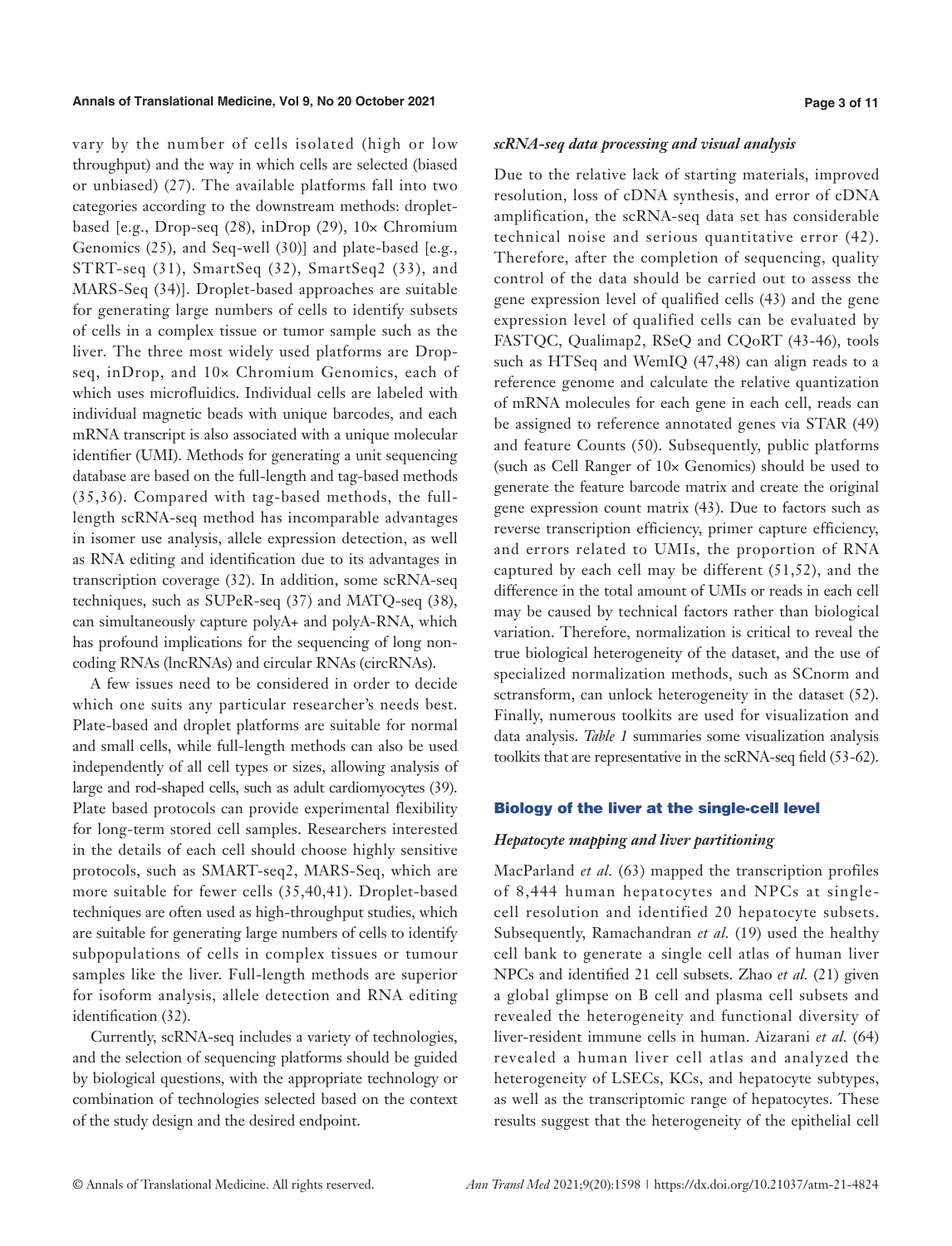| <b>Toolkits</b>               | Synopsis                                                                                                        | Reference                                                                             |
|-------------------------------|-----------------------------------------------------------------------------------------------------------------|---------------------------------------------------------------------------------------|
| Seurat                        | Quality control, cell clustering, analysis of differentially<br>expressed genes, identification of marker genes | Butler et al. Nat Biotechnol 2018 (53)<br>Satija et al. Nat Biotechnol 2015 (54)      |
| Monocle<br>Velocyto           | Pseudo-time analysis                                                                                            | Trapnell et al. Nat Biotechnol 2014 (55)<br>La Manno et al. Nature 2018 (56)          |
| StemID                        | Lineage tracing                                                                                                 | Grün et al. Cell Stem Cell 2016 (57)                                                  |
| <b>SCODE</b><br><b>SCENIC</b> | Analysis single-cell gene regulatory network                                                                    | Matsumoto et al. Bioinformatics 2017 (58)<br>Van de Sande et al. Nat Protoc 2020 (59) |
| CellPhoneDB<br>NicheNet       | Infer cell-cell communication from combined<br>expression of multi-subunit ligand-receptor complexes            | Efremova et al. Nat Protoc 2020 (60)<br>Browaeys et al. Nat Methods 2020 (61)         |
| SingleR                       | Automatic cluster annotation                                                                                    | Aran et al. Nat Immunol 2019 (62)                                                     |

**Table 1** scRNA-seq visualisation analysis toolkits

scRNA, single cell RNA sequence.

adhesion molecule (EPCAM)+ cell population and the new EPCAM+ trophoblast cell-surface antigen 2 (TROP2) population may be involved in homeostasis transition, liver regeneration, chronic disease occurrence, and tumor formation. Mapping the human liver in health and disease with single-cell resolution will facilitate the construction of human liver models, which is essential for understanding the pathogenesis and treatment of liver disease.

Liver zonation refers to the differential expression of liver genes along the lobe axis of hepatic lobules, which is a prominent aspect of hepatocyte heterogeneity (65). Studies based on normal human livers have shown that the liver is divided into nine levels that have different gene expression profiles, and hepatocytes are divided into pericentral hepatocytes, periportal hepatocytes, and middle hepatocytes (63,66,67). Pathway analysis has demonstrated that periportal hepatocytes enrich oxidation and fatty acid metabolism genes, while middle hepatocytes enrich cytochrome P450 xenometabolic genes (64). Dobie *et al.* (68) found through scRNA-seq of healthy and fibrotic mouse hepatocytes that HSCs could be divided into two regions: portal vena-associated hepatic stellate cells (PaHSCs) and central vena-associated hepatic stellate cells (CaHSCs). Halpern *et al.* (67) found that 50% of hepatocyte genes were significantly zoned as detected by scRNA-seq combined with single-molecule fluorescence *in situ* hybridization, confirming that middle hepatocytes play a key role in the expression of bile acid synthesis genes, and revealing the gene expression profile of hepatocytes in adult mouse liver lobules by zonation and spatial division. This study provides information for the study of liver cell zonation in the human liver. Subsequently, Aizarani *et al.* (64) performed pseudospatial trajectory analysis using scRNA-seq to sequence the arrangement of human hepatocytes in the hepatic lobules, and the results showed similar genetic banding patterns to those observed in mice. Hepatocyte localization is critical to the response of hepatocytes to injury, so further studies on the relationship between hepatocyte zonation and hepatocyte heterogeneity in liver pathology are needed to promote the understanding of the pathogenesis of liver disease.

#### *Liver development and regeneration*

Camp *et al.* (69) used scRNA-seq to explore the effect of a three-dimensional (3D) culture system on cell characteristics and differentiation, and found that vascular endothelial growth factor (VEGF) was derived from mesenchymal and hepatic lineages within the human liver bud. VEGF enhances endothelial cell proliferation network formation and hepatoblast differentiation, revealing interlineage communication in liver development. Su *et al.* (70) identified cells with liver and mesenchymal markers coexpressed by Dlk1 and Vimentin, which indicated that epithelial-mesenchymal transition (EMT) or mesenchymalepithelial transition (MET) may be involved in the differentiation of fetal liver stem/progenitor cells (LSPCs) into hepatocytes, Notch signaling in liver development has also been found to be associated with bile duct cell differentiation, further promoting the understanding of the mechanisms of hepatocyte development and LSPC differentiation.

The liver has significant regeneration and repair ability (71). In mouse models of liver injury, the proliferation subsets of hepatocytes were randomly distributed in the periportal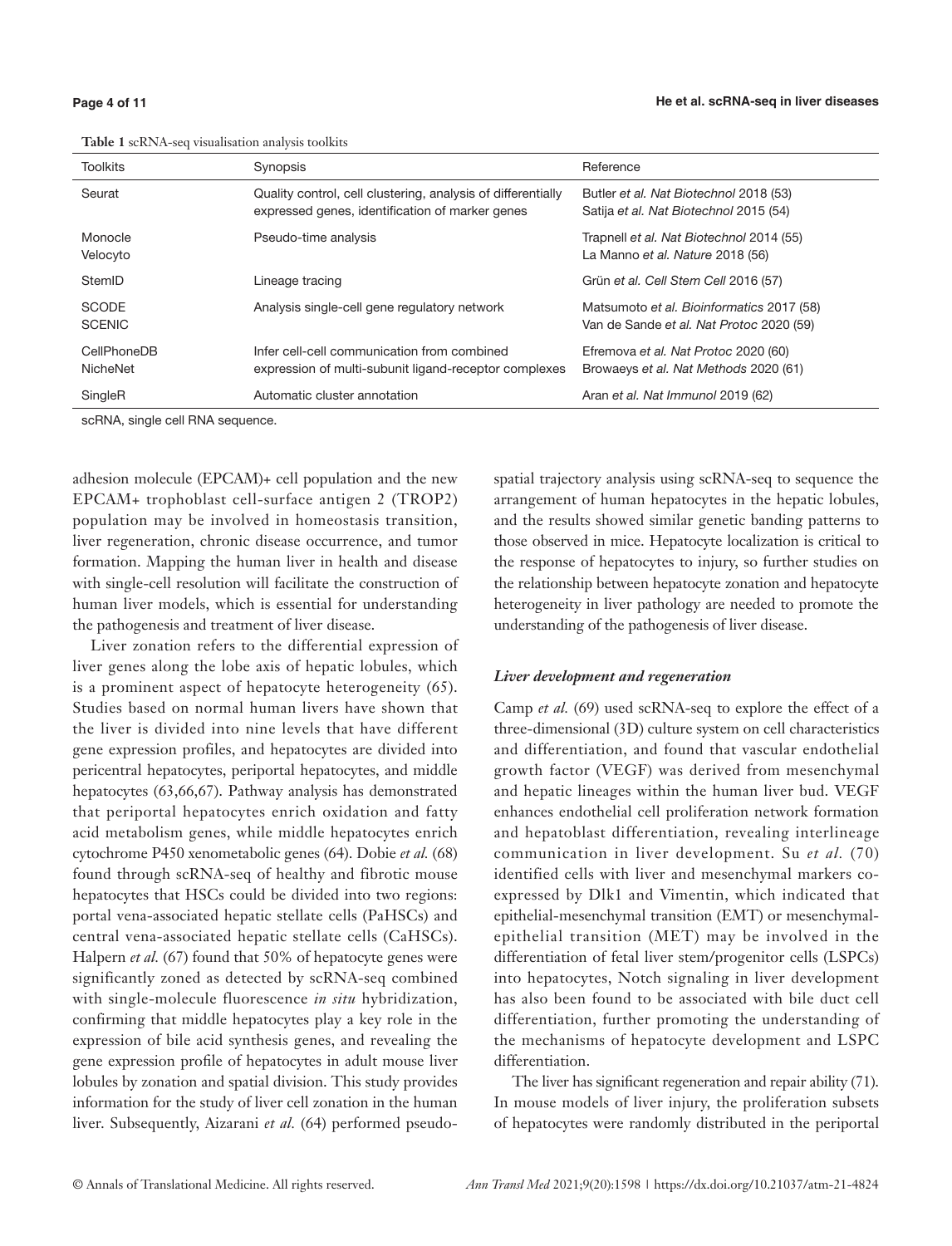area, pericentral area, and hepatic lobule (72-74). Aizarani *et al.* (64) detected some alpha-fetoprotein (AFP) + positive human hepatocytes. MacParland *et al.* (63) also found the heterogeneity of human hepatocytes and distinguished AFP+ and AFP− hepatocytes, and observed that AFP+ hepatocytes were enriched in cell division and the hepatocyte mitogen signaling pathway interleukin-6 (IL-6). Both AFP+ and AFP− hepatocytes were distributed in the hepatic lobule, suggesting that AFP+ and AFP− hepatocytes may possess regenerative ability in liver. Another scRNA-seq data based on human health and regenerative liver epithelia also found a physiological bile acid-induced yes-associated protein (YAP) transcription module, revealing that YAP drives the dynamic heterogeneity of biliary epithelial cells (BECs) and is critical to the response to regenerative duct injury in hepatocytes (75). These studies provide favorable evidence for the heterogeneity and molecular mechanisms of liver cells during liver development, differentiation, and damage repair, and will promote future research on liver development and disease.

#### *Liver immunity and inflammation*

Hepatic immune cells have been shown to regulate key pathological processes in liver diseases, including fibrosis and cancerization (76). In non-alcoholic steatohepatitis (NASH), persistent liver injury triggers recruitment and reprogramming of various immune cells (77). Xiong *et al.* conducted scRNA-seq on NPCs isolated from the liver of healthy and diet-induced NASH mice and found that NASH-associated macrophages (NAM) were characterized by high expression of the Trem2 receptor, which was related to the severity of the disease and strongly responded to pharmacological and dietary interventions (20). MacParland *et al.* (63) revealed the presence of two CD68 macrophage populations that are associated with hepatic inflammation and immunoregulatory phenotypes. Other scRNA-seq studies have also defined CD163+MARCO+CD5L+TIMD4+ macrophage populations in human KCs, revealing subpopulations of TREM2+CD9+MNDA+ scarassociated macrophages (SAMacs) located in the scar region of fibrotic human liver, which can promote the production and proliferation of HSCs collagen (19,63,64). The ligand receptor interaction model with endothelial cells and PDGFR collagen-producing cells revealed the intrascar activity of TNFRSF12A, PDGFR, and NOTCH fibrophilic pathways (19). In addition, CD8+T enriched population cells and cytotoxic T lymphocyte-associated 4 (CTLA4high) regulated T cells were also identified in human hepatocellular carcinoma (HCC) T cell scRNA-seq, which were associated with impaired antitumor immunity (78). Specific macrophage subsets play a dominant role in the development of chronic liver disease (79). The characteristics of these macrophage subsets in humans will create an important foundation for the study of the role of macrophage subsets in liver disease.

Liver fibrosis is the result of chronic hepatitis, as well as the basic event for the development of cirrhosis or HCC (80). The main characteristic of chronic hepatitis leading to liver fibrosis is the activation of HSCs and their transformation into myofibroblasts (MFB) (81). ScRNAseq study confirmed and expanded the transcriptional characteristics and spatial division of HSCs. During chronic liver disease, HSCs not only produce collagen, but also secrete cytokines. These secreted cytokines are increased in NASH mice, mainly acting on endothelial cells and immune cells, highlighting the important role of HSCs in coordinating the response to liver injury (17,20,68). Dobie *et al.* (68) also identified that CaHSCs were the main pathogenic collagenic cells in the mouse model of fibrosis, and in the genetic characteristics of CaHSCs, blocking lysophosphatidic acid receptor 1 (LPAR1) could inhibit liver fibrosis in the rodent NASH model. Therefore, LPAR1 may be a potential therapeutic target for liver fibrosis. Krenkel *et al.* (17) confirmed through fibrotic mouse liver that MFBs are marked by the expression of activated tumor-related protein S100 calcium binding protein A6 (S100a6) and can be further divided into subgroups with immunomodulatory or portal vena fibroblast-like characteristics, showing heterogeneity and functional diversity. In conclusion, scRNA-seq research on liver inflammation has deepened the understanding of the precise cellular and molecular mechanisms of liver fibrosis, and provided favorable support for the rational design and development of highly targeted anti-fiber therapies for patients with chronic liver disease.

#### *Liver tumors and the tumor microenvironment*

The liver is a common site of primary and metastatic tumors. Genetic or genomic variation can lead to different genetic and phenotypic characteristics of cells in tumor tissues, resulting in high heterogeneity of tumor tissues (82). Such high heterogeneity may be related to tumor genesis and metastasis (83,84), and is currently a major obstacle to treatment (85). ScRNA-seq has revealed the single-cell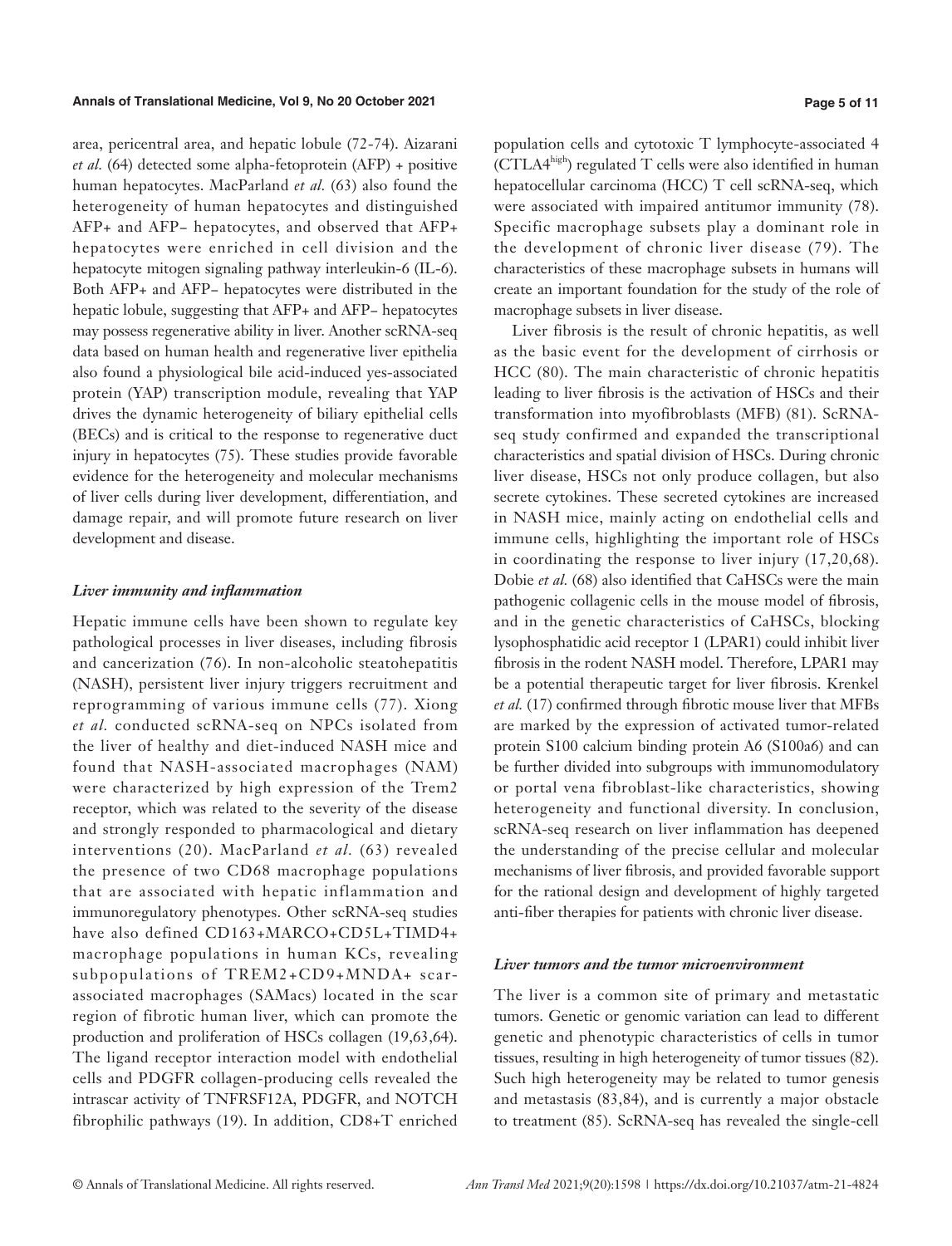#### **Page 6 of 11**

transcriptome characteristics of HCC and identified two HCC cell populations characterized by EPCAM differential expression and CD24+/CD44+. CD24+/CD44+-enriched cells specifically express *Krt20*, *S100a6*, *Vim*, *and Ctse*, among which *S100a6* may promote the development of HCC (86). Ma *et al.* (87) found heterogeneity in HCC cells and the tumor microenvironment (TME), and the degree of heterogeneity was negatively correlated with the prognosis of patients, revealing that the expression of VEGF was correlated with tumor diversity and T cell dysfunction. This provides a theoretical basis for the combination therapy of immunosuppressive agents and anti-VEGF. Zheng *et al.* (78) performed scRNA-seq on single T cells from HCC patients, and found that *Ccr8* and *Layn* are marker genes for HCC-related regulatory T cells, suggesting that *Layn*

has an inhibitory function on T cells and may be a negative regulator involved in tumor killing, and thus, could be a potential therapeutic target for HCC.

The in-depth study of scRNA-seq on liver tumors and the tumor microenvironment is helpful to understand liver tumors and the tumor microenvironment, as well as to discover effective biomarkers, new tumor immunotherapies, and drug therapy targets, which is of great significance for the diagnosis and personalized treatment of liver tumors. *Table 2* summarizes the application of scRNA-seq in the liver.

#### Current challenges and future prospects

In recent years, transcriptomics has made great strides from the initial study of cell populations to the analysis of

**Table 2** Brief overview of scRNA-seq in the liver

| <b>Species</b> | Year | Model                                      | Finding                                                                                                                                                                                | Reference                             |
|----------------|------|--------------------------------------------|----------------------------------------------------------------------------------------------------------------------------------------------------------------------------------------|---------------------------------------|
| Human          | 2018 | Healthy development                        | Present a comprehensive view of the human<br>liver, provide a map of the human hepatic immune<br>microenvironment                                                                      | MacParland et al. Communications (63) |
| Human          | 2019 | Healthy development and<br>liver cirrhosis | Identify a scar-associated subpopulation of<br>macrophages, define two endothelial cells that<br>expand in cirrhosis, reveal intra-scar activity of<br>several pro-fibrogenic pathways | Ramachandran et al. Nature (19)       |
| Human          | 2020 | Healthy development                        | Present comprehensively the landscape of liver-<br>resident immune cells                                                                                                               | Zhao et al. Cell Discov (21)          |
| Human          | 2019 | Healthy development                        | Construct a human liver cell atlas, reveal<br>previously unknown subtypes of endothelial cells,<br>KCs, and hepatocytes                                                                | Aizarani et al. Nature (64)           |
| Mouse          | 2019 | Healthy development and<br>liver fibrotic  | Reveal spatial zonation of HSCs, identify LPAR1<br>as a therapeutic target on collagen-producing<br>CaHSCs                                                                             | Dobie et al. Cell Rep (68)            |
| Mouse          | 2017 | Healthy development                        | Find that around 50% of liver genes are<br>significantly zonated and uncover abundant non-<br>monotonic profiles that peak at the mid-lobule<br>layers                                 | Halpern et al. Nature (67)            |
| Human          | 2017 | Healthy development                        | Reveal interlineage communication regulating<br>organoid development and Vegf crosstalk<br>potentiates endothelial Network formation and<br>hepatoblast differentiation                | Camp et al. Nature (69)               |
| Mouse          | 2017 | Healthy development                        | Identify LSPCs in developing mouse livers                                                                                                                                              | Su et al. BMC Genomics (70)           |
| Mouse          | 2019 | Healthy development and<br><b>NASH</b>     | Uncover the emergence of NASH-associated<br>macrophages, which are marked by high<br>expression of Trem2                                                                               | Xiong et al. Molecular Cell (20)      |

**Table 2** (*continued*)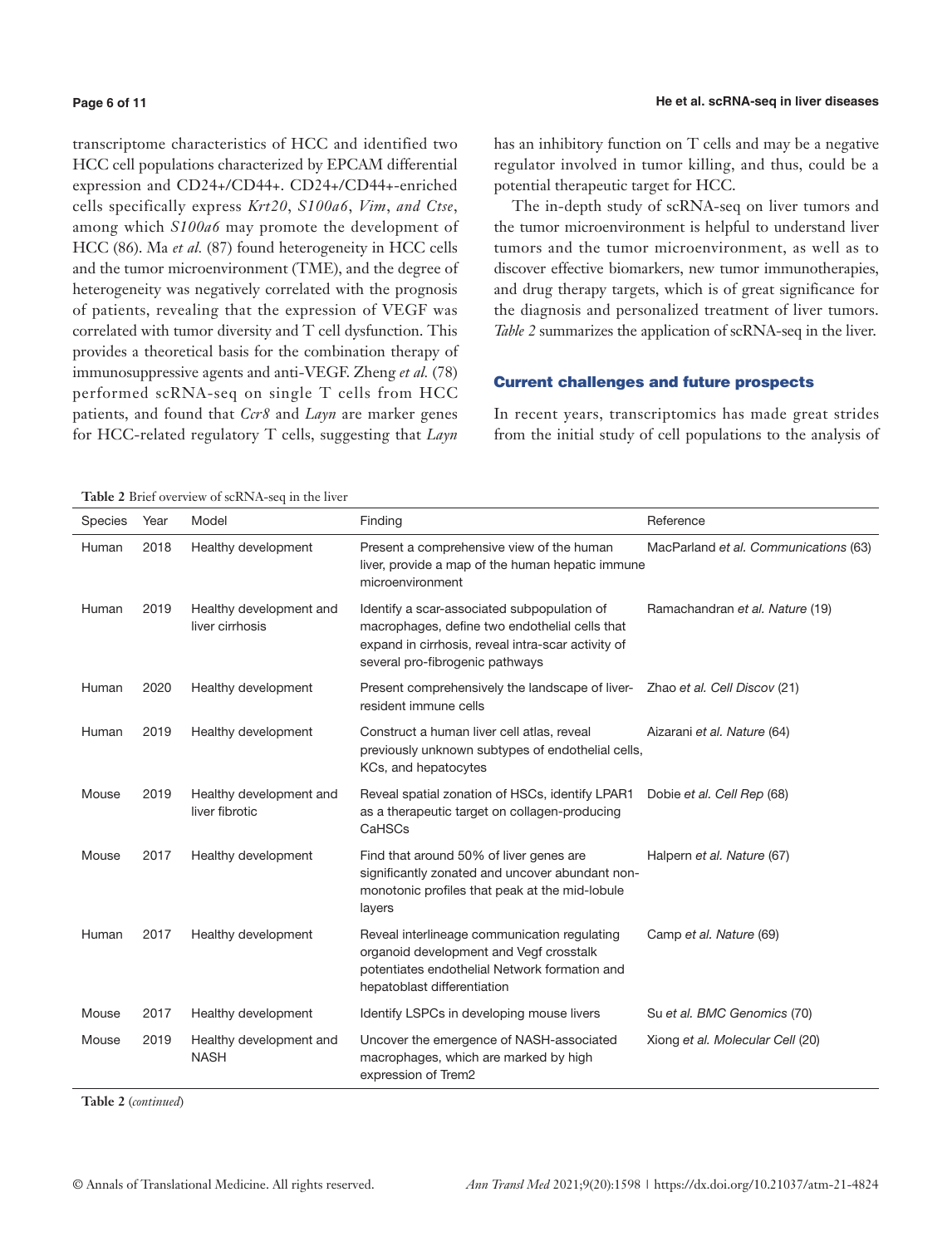|  |  | Table 2 (continued) |
|--|--|---------------------|
|--|--|---------------------|

| <b>Species</b> | Year | Model                    | Finding                                                                                                                                                    | Reference                  |
|----------------|------|--------------------------|------------------------------------------------------------------------------------------------------------------------------------------------------------|----------------------------|
|                |      |                          |                                                                                                                                                            |                            |
| Human          | 2017 | Hepatocellular carcinoma | Identify 11 T cell subsets and delineate their<br>developmental trajectory                                                                                 | Zheng et al. Cell (78)     |
| Mouse          | 2019 | Liver fibrosis           | Demonstrate the heterogeneity of activated MFB Krenkel et al. Cells (17)<br>in vivo and highlight the differences of in vivo and<br>in vitro activated MFB |                            |
| Human          | 2019 | Hepatocellular carcinoma | Reveal two distinct major cell populations<br>according to EPCAM expression, identify a cell<br>subpopulation within the EPCAM+ cells                      | Ho et al. Cancer Lett (86) |
| Human          | 2019 | Hepatocellular carcinoma | Find varying degrees of heterogeneity in<br>malignant cells within and between tumors and<br>diverse landscapes of tumor microenvironment                  | Ma et al. Cancer Cell (87) |

scRNA, single cell RNA sequence; KCs, Kupffer cells; HSCs, hepatic stellate cells; LPAR1, lysophosphatidic acid receptor 1; CaHSCs, vena-associated hepatic stellate cells; VEGF, vascular endothelial growth factor; LSPCs, liver stem/progenitor cells, NASH, non-alcoholic steatohepatitis; Trem2, triggering receptor expressed on myeloid cells 2; MFB, myofibroblasts; EPCAM, epithelial cell adhesion molecule.

individual cells. ScRNA-seq has played an important role in identifying new cell subsets, elucidating the trajectory of differentiation, and describing intercellular interactions in a variety of developmental, regenerative, and disease settings. An important aspect of tissue cell heterogeneity is the spatial environment of cells (88). The preparation of liver single-cell suspension leads to the loss of spatial information of liver cells. Meanwhile, single-cell sequencing technology also has problems, such as cumbersome operation, RNA loss in the sequencing process, high detection cost and complex data processing.

In order to ensure that scRNA-seq provides a better service for liver clinical research, we can supplement transcriptome analysis with other "omics" methods to address the above limitations, such as integrating DNA methylation, RNA, protein, and epigenetic modification information to further understand the association between cell phenotypes and genotypes (89). The latest spatial transcriptome technology can trace the gene expression information of cells to the original spatial location in tissues (90). In addition, mass cytometry can conduct an overall process of analysis and imaging mass cytometry (IMC) can acquire spatial information (91). Nowadays, most scRNA-seq studies currently tend to detect freshly isolated cells, we expect that they will tend to explore cryopreservation and immobilization of tissue samples in the future, which will open up clinical research of this technique from a specialized research area to a routine research tool for basic scientists and clinicians. For example,

clinical samples can be routinely evaluated on a regular basis, which will provide clinical data to inform the best options for diagnosis, disease progression and treatment. A further experimental improvement in the field of scRNAseq is to increase the sensitivity and accuracy of the assay, thereby reducing the volume of reactions to reduce costs. Alongside technological improvements, computational methods have to be developed in the future, researchers will be able to process and visualise data in a web interface conveniently and quickly. As these technologies develop further, they will reveal multi-dimensional details of the liver microenvironment in physiological and disease states. This will help to promote a new era of precision medicine in hepatology by decoding the molecular mechanisms that regulate human liver disease at single-cell resolution.

With the continuous improvement of scRNA-seq technology, the reduction of sequencing costs, and the progress of precision medicine, scRNA-seq is expected to unlock new avenues for liver biology exploration, liver disease diagnosis, and personalized treatment.

#### Acknowledgments

*Funding*: This work was supported by the Department of Science and Technology of Guizhou Province [Nos. QKHPTRC (2019)5657, QKHZC (2019)2961, QKHZDZXZ (2019)3001, QKHZC (2019)2953, QKHZC (2019)2829, QKHZC (2020)4Y072, QKHZC (2021) normal 420, QKHZC (2021) normal 476, QKHPTRC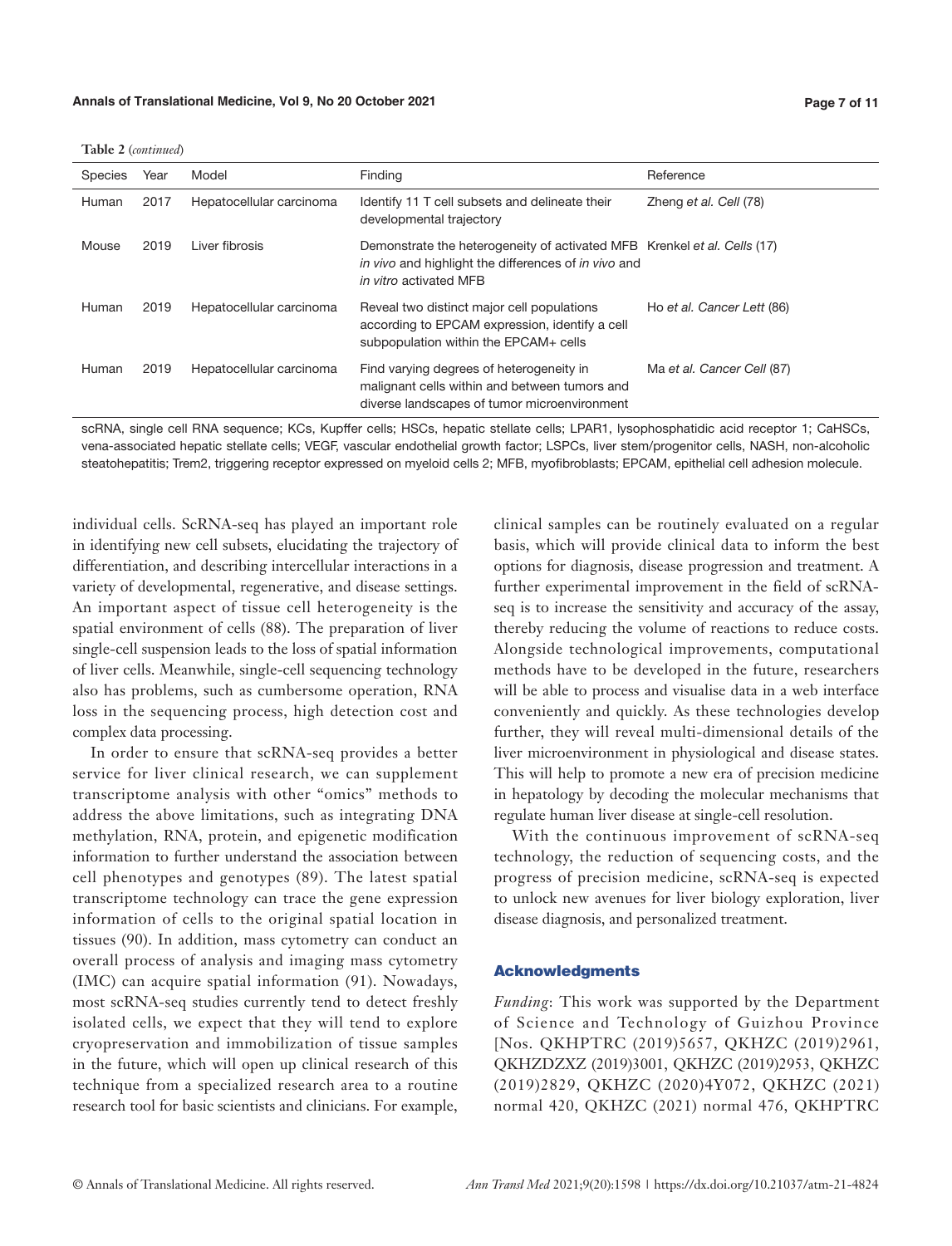### **Page 8 of 11**

(2017)5733-060 and (2018)5772-001], the Ministry of Science and Technology of China (2017YFC1702005), the Program for Excellent Young Talents of Zunyi Medical University (15zy-004), Department of Education of Guizhou Province [QJHKY (2021)049], and Zunyi City of China [ZSKHSZ (2019)02].

## **Footnote**

*Reporting Checklist*: The authors have completed the Narrative Review reporting checklist. Available at [https://](https://dx.doi.org/10.21037/atm-21-4824) [dx.doi.org/10.21037/atm-21-4824](https://dx.doi.org/10.21037/atm-21-4824)

*Conflicts of Interest*: All authors have completed the ICMJE uniform disclosure form (available at [https://dx.doi.](https://dx.doi.org/10.21037/atm-21-4824) [org/10.21037/atm-21-4824](https://dx.doi.org/10.21037/atm-21-4824)). Dr. AL reports that she serves on Shanghai Nature-Standard Technology Service Co., Ltd., Dr. HL serves on an advisory board for Alnylam pharmaceuticals. The other authors have no conflicts of interest to declare.

*Ethical Statement:* The authors are accountable for all aspects of the work in ensuring that questions related to the accuracy or integrity of any part of the work are appropriately investigated and resolved.

*Open Access Statement:* This is an Open Access article distributed in accordance with the Creative Commons Attribution-NonCommercial-NoDerivs 4.0 International License (CC BY-NC-ND 4.0), which permits the noncommercial replication and distribution of the article with the strict proviso that no changes or edits are made and the original work is properly cited (including links to both the formal publication through the relevant DOI and the license). See: [https://creativecommons.org/licenses/by-nc-nd/4.0/.](https://creativecommons.org/licenses/by-nc-nd/4.0/)

## **References**

- 1. Xiong X, Kuang H, Liu T, et al. A Single-Cell Perspective of the Mammalian Liver in Health and Disease. Hepatology 2020;71:1467-73.
- 2. Si-Tayeb K, Lemaigre FP, Duncan SA. Organogenesis and development of the liver. Dev Cell 2010;18:175-89.
- 3. Gradilone SA, Masyuk AI, Splinter PL, et al. Cholangiocyte cilia express TRPV4 and detect changes in luminal tonicity inducing bicarbonate secretion. Proc Natl Acad Sci U S A 2007;104:19138-43.
- 4. Malarkey DE, Johnson K, Ryan L, et al. New insights into

functional aspects of liver morphology. Toxicol Pathol 2005;33:27-34.

- 5. Younossi ZM, Stepanova M, Younossi Y, et al. Epidemiology of chronic liver diseases in the USA in the past three decades. Gut 2020;69:564-8.
- 6. Udompap P, Kim D, Kim WR. Current and Future Burden of Chronic Nonmalignant Liver Disease. Clin Gastroenterol Hepatol 2015;13:2031-41.
- 7. Marrone G, Shah VH, Gracia-Sancho J. Sinusoidal communication in liver fibrosis and regeneration. J Hepatol 2016;65:608-17.
- 8. Wallace MC, Friedman SL, Mann DA. Emerging and disease-specific mechanisms of hepatic stellate cell activation. Semin Liver Dis 2015;35:107-18.
- 9. Sato K, Marzioni M, Meng F, et al. Ductular Reaction in Liver Diseases: Pathological Mechanisms and Translational Significances. Hepatology 2019;69:420-30.
- 10. Sato K, Kennedy L, Liangpunsakul S, et al. Intercellular Communication between Hepatic Cells in Liver Diseases. Int J Mol Sci 2019;20:2180.
- 11. Altschuler SJ, Wu LF. Cellular heterogeneity: do differences make a difference? Cell 2010;141:559-63.
- 12. Yasen A, Aini A, Wang H, et al. Progress and applications of single-cell sequencing techniques. Infect Genet Evol 2020;80:104198.
- 13. Fischer DS, Fiedler AK, Kernfeld EM, et al. Inferring population dynamics from single-cell RNA-sequencing time series data. Nat Biotechnol 2019;37:461-8.
- 14. Tian L, Dong X, Freytag S, et al. Benchmarking single cell RNA-sequencing analysis pipelines using mixture control experiments. Nat Methods 2019;16:479-87.
- 15. Lotto J, Drissler S, Cullum R, et al. Single-Cell Transcriptomics Reveals Early Emergence of Liver Parenchymal and Non-parenchymal Cell Lineages. Cell 2020;183:702-716.e14.
- 16. Su T, Yang Y, Lai S, et al. Single-Cell Transcriptomics Reveals Zone-Specific Alterations of Liver Sinusoidal Endothelial Cells in Cirrhosis. Cell Mol Gastroenterol Hepatol 2021;11:1139-61.
- 17. Krenkel O, Hundertmark J, Ritz TP, et al. Single Cell RNA Sequencing Identifies Subsets of Hepatic Stellate Cells and Myofibroblasts in Liver Fibrosis. Cells 2019;8:503.
- 18. Yang W, He H, Wang T, et al. Single-Cell Transcriptomic Analysis Reveals a Hepatic Stellate Cell-Activation Roadmap and Myofibroblast Origin During Liver Fibrosis in Mice. Hepatology 2021;74:2774-90.
- 19. Ramachandran P, Dobie R, Wilson-Kanamori JR, et al.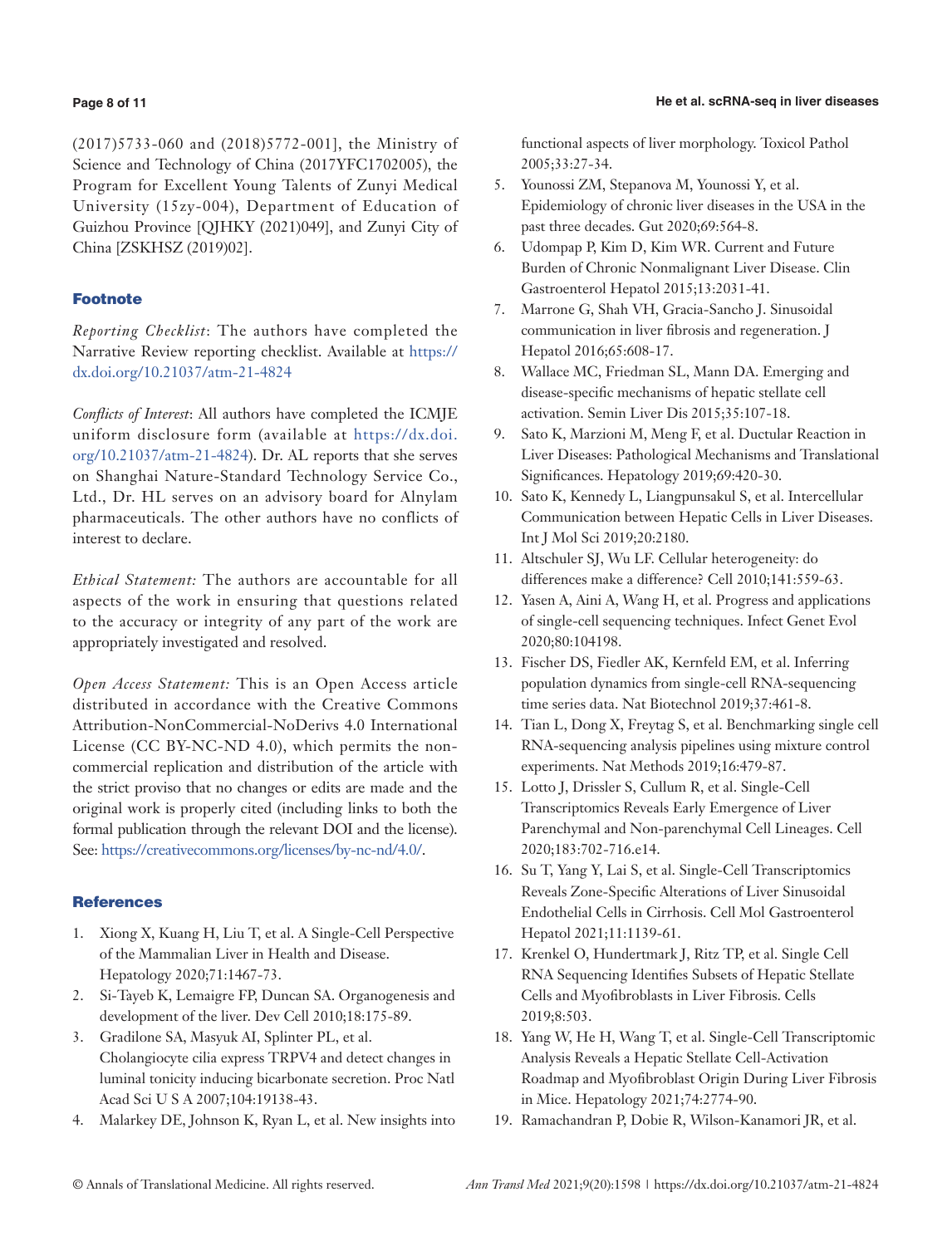#### **Annals of Translational Medicine, Vol 9, No 20 October 2021 Page 9 of 11**

Resolving the fibrotic niche of human liver cirrhosis at single-cell level. Nature 2019;575:512-8.

- 20. Xiong X, Kuang H, Ansari S, et al. Landscape of Intercellular Crosstalk in Healthy and NASH Liver Revealed by Single-Cell Secretome Gene Analysis. Mol Cell 2019;75:644-660.e5.
- 21. Zhao J, Zhang S, Liu Y, et al. Single-cell RNA sequencing reveals the heterogeneity of liver-resident immune cells in human. Cell Discov 2020;6:22.
- 22. Kolodziejczyk AA, Kim JK, Svensson V, et al. The technology and biology of single-cell RNA sequencing. Mol Cell 2015;58:610-20.
- 23. Svensson V, Vento-Tormo R, Teichmann SA. Exponential scaling of single-cell RNA-seq in the past decade. Nat Protoc 2018;13:599-604.
- 24. Tang F, Barbacioru C, Wang Y, et al. mRNA-Seq wholetranscriptome analysis of a single cell. Nat Methods 2009;6:377-82.
- 25. Zheng GX, Terry JM, Belgrader P, et al. Massively parallel digital transcriptional profiling of single cells. Nat Commun 2017;8:14049.
- 26. Goodwin S, McPherson JD, McCombie WR. Coming of age: ten years of next-generation sequencing technologies. Nat Rev Genet 2016;17:333-51.
- 27. Gross A, Schoendube J, Zimmermann S, et al. Technologies for Single-Cell Isolation. Int J Mol Sci 2015;16:16897-919.
- 28. Macosko EZ, Basu A, Satija R, et al. Highly Parallel Genome-wide Expression Profiling of Individual Cells Using Nanoliter Droplets. Cell 2015;161:1202-14.
- 29. Klein AM, Mazutis L, Akartuna I, et al. Droplet barcoding for single-cell transcriptomics applied to embryonic stem cells. Cell 2015;161:1187-201.
- 30. Gierahn TM, Wadsworth MH 2nd, Hughes TK, et al. Seq-Well: portable, low-cost RNA sequencing of single cells at high throughput. Nat Methods 2017;14:395-8.
- 31. Islam S, Kjällquist U, Moliner A, et al. Characterization of the single-cell transcriptional landscape by highly multiplex RNA-seq. Genome Res 2011;21:1160-7.
- 32. Ramsköld D, Luo S, Wang YC, et al. Full-length mRNA-Seq from single-cell levels of RNA and individual circulating tumor cells. Nat Biotechnol 2012;30:777-82.
- 33. Picelli S, Faridani OR, Björklund AK, et al. Full-length RNA-seq from single cells using Smart-seq2. Nat Protoc 2014;9:171-81.
- 34. Jaitin DA, Kenigsberg E, Keren-Shaul H, et al. Massively parallel single-cell RNA-seq for markerfree decomposition of tissues into cell types. Science

2014;343:776-9.

- 35. Ziegenhain C, Vieth B, Parekh S, et al. Comparative Analysis of Single-Cell RNA Sequencing Methods. Mol Cell 2017;65:631-643.e4.
- 36. Hedlund E, Deng Q. Single-cell RNA sequencing: Technical advancements and biological applications. Mol Aspects Med 2018;59:36-46.
- 37. Fan X, Zhang X, Wu X, et al. Single-cell RNA-seq transcriptome analysis of linear and circular RNAs in mouse preimplantation embryos. Genome Biol 2015;16:148.
- 38. Sheng K, Cao W, Niu Y, et al. Effective detection of variation in single-cell transcriptomes using MATQ-seq. Nat Methods 2017;14:267-70.
- 39. Gladka MM, Molenaar B, de Ruiter H, et al. Single-Cell Sequencing of the Healthy and Diseased Heart Reveals Cytoskeleton-Associated Protein 4 as a New Modulator of Fibroblasts Activation. Circulation 2018;138:166-80.
- 40. Svensson V, Natarajan KN, Ly LH, et al. Power analysis of single-cell RNA-sequencing experiments. Nat Methods 2017;14:381-7.
- 41. Ding J, Adiconis X, Simmons SK, et al. Systematic comparison of single-cell and single-nucleus RNAsequencing methods. Nat Biotechnol 2020;38:737-46.
- 42. Islam S, Zeisel A, Joost S, et al. Quantitative single-cell RNA-seq with unique molecular identifiers. Nat Methods 2014;11:163-6.
- 43. Kulkarni A, Anderson AG, Merullo DP, et al. Beyond bulk: a review of single cell transcriptomics methodologies and applications. Curr Opin Biotechnol 2019;58:129-36.
- 44. Okonechnikov K, Conesa A, García-Alcalde F. Qualimap 2: advanced multi-sample quality control for high-throughput sequencing data. Bioinformatics 2016;32:292-4.
- 45. Wang L, Wang S, Li W. RSeQC: quality control of RNAseq experiments. Bioinformatics 2012;28:2184-5.
- 46. Hartley SW, Mullikin JC. QoRTs: a comprehensive toolset for quality control and data processing of RNA-Seq experiments. BMC Bioinformatics 2015;16:224.
- 47. Anders S, Pyl PT, Huber W. HTSeq--a Python framework to work with high-throughput sequencing data. Bioinformatics 2015;31:166-9.
- 48. Zhang J, Kuo CC, Chen L. WemIQ: an accurate and robust isoform quantification method for RNA-seq data. Bioinformatics 2015;31:878-85.
- 49. Dobin A, Davis CA, Schlesinger F, et al. STAR: ultrafast universal RNA-seq aligner. Bioinformatics 2013;29:15-21.
- 50. Liao Y, Smyth GK, Shi W. featureCounts: an efficient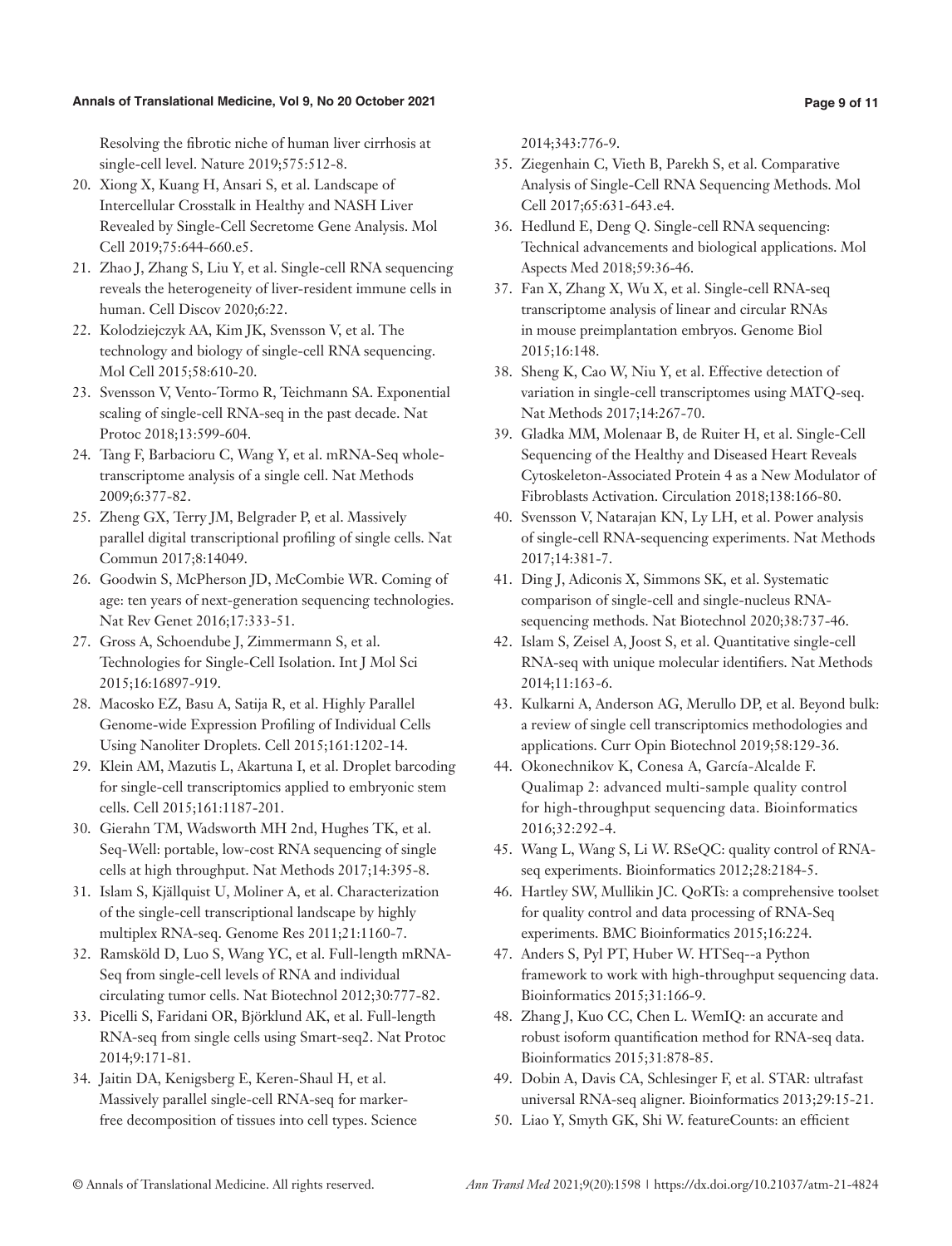#### **He et al. scRNA-seq in liver diseases**

### **Page 10 of 11**

general purpose program for assigning sequence reads to genomic features. Bioinformatics 2014;30:923-30.

- 51. Potter SS. Single-cell RNA sequencing for the study of development, physiology and disease. Nat Rev Nephrol 2018;14:479-92.
- 52. Vallejos CA, Risso D, Scialdone A, et al. Normalizing single-cell RNA sequencing data: challenges and opportunities. Nat Methods 2017;14:565-71.
- 53. Butler A, Hoffman P, Smibert P, et al. Integrating singlecell transcriptomic data across different conditions, technologies, and species. Nat Biotechnol 2018;36:411-20.
- 54. Satija R, Farrell JA, Gennert D, et al. Spatial reconstruction of single-cell gene expression data. Nat Biotechnol 2015;33:495-502.
- 55. Trapnell C, Cacchiarelli D, Grimsby J, et al. The dynamics and regulators of cell fate decisions are revealed by pseudotemporal ordering of single cells. Nat Biotechnol 2014;32:381-6.
- 56. La Manno G, Soldatov R, Zeisel A, et al. RNA velocity of single cells. Nature 2018;560:494-8.
- 57. Grün D, Muraro MJ, Boisset JC, et al. De Novo Prediction of Stem Cell Identity using Single-Cell Transcriptome Data. Cell Stem Cell 2016;19:266-77.
- 58. Matsumoto H, Kiryu H, Furusawa C, et al. SCODE: an efficient regulatory network inference algorithm from single-cell RNA-Seq during differentiation. Bioinformatics 2017;33:2314-21.
- 59. Van de Sande B, Flerin C, Davie K, et al. A scalable SCENIC workflow for single-cell gene regulatory network analysis. Nat Protoc 2020;15:2247-76.
- 60. Efremova M, Vento-Tormo M, Teichmann SA, et al. CellPhoneDB: inferring cell-cell communication from combined expression of multi-subunit ligand-receptor complexes. Nat Protoc 2020;15:1484-506.
- 61. Browaeys R, Saelens W, Saeys Y. NicheNet: modeling intercellular communication by linking ligands to target genes. Nat Methods 2020;17:159-62.
- 62. Aran D, Looney AP, Liu L, et al. Reference-based analysis of lung single-cell sequencing reveals a transitional profibrotic macrophage. Nat Immunol 2019;20:163-72.
- 63. MacParland SA, Liu JC, Ma XZ, et al. Single cell RNA sequencing of human liver reveals distinct intrahepatic macrophage populations. Nat Commun 2018;9:4383.
- 64. Aizarani N, Saviano A, Sagar, et al. A human liver cell atlas reveals heterogeneity and epithelial progenitors. Nature 2019;572:199-204.
- 65. Ben-Moshe S, Itzkovitz S. Spatial heterogeneity in the mammalian liver. Nat Rev Gastroenterol Hepatol

2019;16:395-410.

- 66. Han X, Wang R, Zhou Y, et al. Mapping the Mouse Cell Atlas by Microwell-Seq. Cell 2018;172:1091-1107.e17.
- 67. Halpern KB, Shenhav R, Matcovitch-Natan O, et al. Single-cell spatial reconstruction reveals global division of labour in the mammalian liver. Nature 2017;542:352-6.
- 68. Dobie R, Wilson-Kanamori JR, Henderson BEP, et al. Single-Cell Transcriptomics Uncovers Zonation of Function in the Mesenchyme during Liver Fibrosis. Cell Rep 2019;29:1832-1847.e8.
- 69. Camp JG, Sekine K, Gerber T, et al. Multilineage communication regulates human liver bud development from pluripotency. Nature 2017;546:533-8.
- 70. Su X, Shi Y, Zou X, et al. Single-cell RNA-Seq analysis reveals dynamic trajectories during mouse liver development. BMC Genomics 2017;18:946.
- 71. Stamataki Z, Swadling L. The liver as an immunological barrier redefined by single-cell analysis. Immunology 2020;160:157-70.
- 72. Lin S, Nascimento EM, Gajera CR, et al. Distributed hepatocytes expressing telomerase repopulate the liver in homeostasis and injury. Nature 2018;556:244-8.
- 73. Wang B, Zhao L, Fish M, et al. Self-renewing diploid Axin2(+) cells fuel homeostatic renewal of the liver. Nature 2015;524:180-5.
- 74. Font-Burgada J, Shalapour S, Ramaswamy S, et al. Hybrid Periportal Hepatocytes Regenerate the Injured Liver without Giving Rise to Cancer. Cell 2015;162:766-79.
- 75. Pepe-Mooney BJ, Dill MT, Alemany A, et al. Single-Cell Analysis of the Liver Epithelium Reveals Dynamic Heterogeneity and an Essential Role for YAP in Homeostasis and Regeneration. Cell Stem Cell 2019;25:23-38.e8.
- 76. Pellicoro A, Ramachandran P, Iredale JP, et al. Liver fibrosis and repair: immune regulation of wound healing in a solid organ. Nat Rev Immunol 2014;14:181-94.
- 77. Krenkel O, Tacke F. Liver macrophages in tissue homeostasis and disease. Nat Rev Immunol 2017;17:306-21.
- 78. Zheng C, Zheng L, Yoo JK, et al. Landscape of Infiltrating T Cells in Liver Cancer Revealed by Single-Cell Sequencing. Cell 2017;169:1342-1356.e16.
- 79. Bilzer M, Roggel F, Gerbes AL. Role of Kupffer cells in host defense and liver disease. Liver Int 2006;26:1175-86.
- 80. Dulai PS, Singh S, Patel J, et al. Increased risk of mortality by fibrosis stage in nonalcoholic fatty liver disease: Systematic review and meta-analysis. Hepatology 2017;65:1557-65.